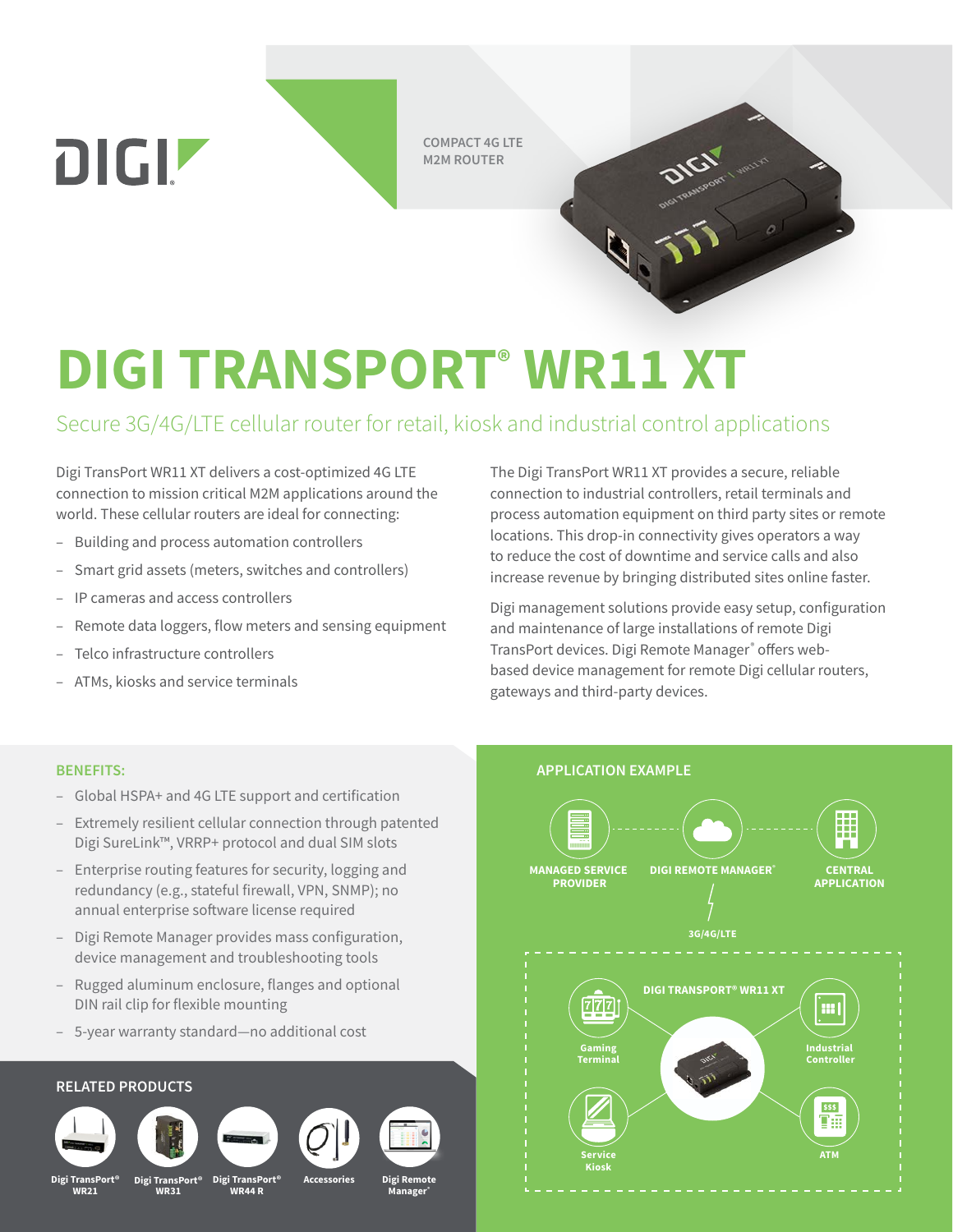| <b>SPECIFICATIONS</b>                       | Digi TransPort <sup>®</sup> WR11 XT                                                                                                                                |
|---------------------------------------------|--------------------------------------------------------------------------------------------------------------------------------------------------------------------|
| <b>CELLULAR</b>                             |                                                                                                                                                                    |
| LTE - EMEA (M3)                             | LTE CAT 1: 800(B20)/900(B8)/1800(B3)/2100(B1)/2600 (B7)<br>2G EDGE: 900/1800 MHz<br>Transfer rate (max): 10 Mbps down, 5 Mbps up                                   |
| LTE - UNITED STATES (M4)                    | LTE CAT 1: 700(B12)/850(B5,B26)/AWS(B4)/1900(B2,B25)<br>Transfer rate (max): 10 Mbps down, 5 Mbps up<br>Approvals: Sprint (pending)                                |
| LTE - NORTH AMERICA (M6)                    | LTE CAT 1: 700(B12,B13)/850(B5)/AWS(B4)/1900(B2)<br>HSPA+: 850/1900 MHz<br>Transfer rate (max): 10 Mbps down, 5 Mbps up<br>Approvals: PTCRB, AT&T, Telus (pending) |
| LTE - ANZ/LATAM (M9)                        | LTE CAT 1: 700(B28)/850(B5)/900(B8)/1800(B3)/2100(B1)<br>3G HSPA+: 850/900/2100 MHz<br>Transfer rate (max): 10 Mbps down, 5 Mbps up                                |
| GLOBAL HSPA+ - (U9)                         | 3G HSPA+: 850/900/1700AWS/1900/2100 MHz<br>2G EDGE/GPRS: 850/900/1800/1900 MHz<br>Transfer rate (max): 21 Mbps down, 5.76 Mbps up<br>Approvals: PTCRB, Vodafone    |
| <b>CONNECTORS</b>                           | (2) 50 $\Omega$ SMA (center pin: female); (1) connector for non-LTE models                                                                                         |
| <b>SIM SLOTS</b>                            | $(2)$ Mini-SIM $(2FF)$                                                                                                                                             |
| <b>SIM SECURITY</b>                         | Screw-down SIM cover                                                                                                                                               |
| <b>SOFTWARE &amp; MANAGEMENT</b>            |                                                                                                                                                                    |
| <b>REMOTE MANAGEMENT</b>                    | Digi Remote Manager® (cloud based); SNMP v1/v2c/v3 (user installed/managed)                                                                                        |
| <b>LOCAL MANAGEMENT</b>                     | WebUI (HTTP/HTTPS); CLI (Telnet, SSH, SMS)                                                                                                                         |
| MANAGEMENT/<br><b>TROUBLESHOOTING TOOLS</b> | FTP, SFTP, SCP; Protocol analyzer with PCAP for Wireshark; Event logging with Syslog and SMTP; NTP/SNTP                                                            |
| <b>MEMORY</b>                               | 20 MB RAM, 10 MB file space                                                                                                                                        |
| <b>ETHERNET</b>                             |                                                                                                                                                                    |
| <b>PORTS</b>                                | (1) RJ-45; 10/100 Mbps (auto-sensing)                                                                                                                              |
| <b>PHYSICAL</b>                             |                                                                                                                                                                    |
| DIMENSIONS (L X W X H)                      | 3 in x 4 in x 1 in (7.62 cm x 10.16 cm x 2.54 cm)                                                                                                                  |
| <b>WEIGHT</b>                               | $0.5$ lb $(.22$ kg)                                                                                                                                                |
| <b>STATUS LEDS</b>                          | Power on, WWAN signal strength, WWAN service                                                                                                                       |
| <b>ENCLOSURE</b>                            | Industrial (Metal) / IP30                                                                                                                                          |
| <b>POWER REQUIREMENTS</b>                   |                                                                                                                                                                    |
| <b>POWER INPUT</b>                          | 5 VDC, 15W minimum power source required                                                                                                                           |
| <b>POWER SUPPLY</b>                         | Must be used with a Digi approved power supply                                                                                                                     |
| <b>POWER CONSUMPTION</b>                    | 3.5W typical (Idle); 10W typical (Peak Tx/Rx)                                                                                                                      |
| <b>ENVIRONMENTAL</b>                        |                                                                                                                                                                    |
| <b>OPERATING TEMPERATURE</b>                | -30° C to +70° C (-22° F to +158° F) reduced cellular performance may occur above +60° C                                                                           |
| <b>RELATIVE HUMIDITY</b>                    | 5% to 95% (non-condensing)                                                                                                                                         |
| <b>APPROVALS</b>                            |                                                                                                                                                                    |
| <b>CELLULAR</b>                             | PTCRB                                                                                                                                                              |
| <b>SAFETY</b>                               | UL 60950, CSA 22.2 No. 60950, EN60950                                                                                                                              |
| <b>EMISSIONS/IMMUNITY</b>                   | CE, FCC Part 15 Class B, AS/NZS CISPR 22, EN55024, EN55022 Class B                                                                                                 |
| <b>WARRANTY</b>                             |                                                                                                                                                                    |
| <b>PRODUCT WARRANTY</b>                     | 5 years                                                                                                                                                            |

#### **DIGI TRANSPORT® WR11 XT - TOP**

**Height:**